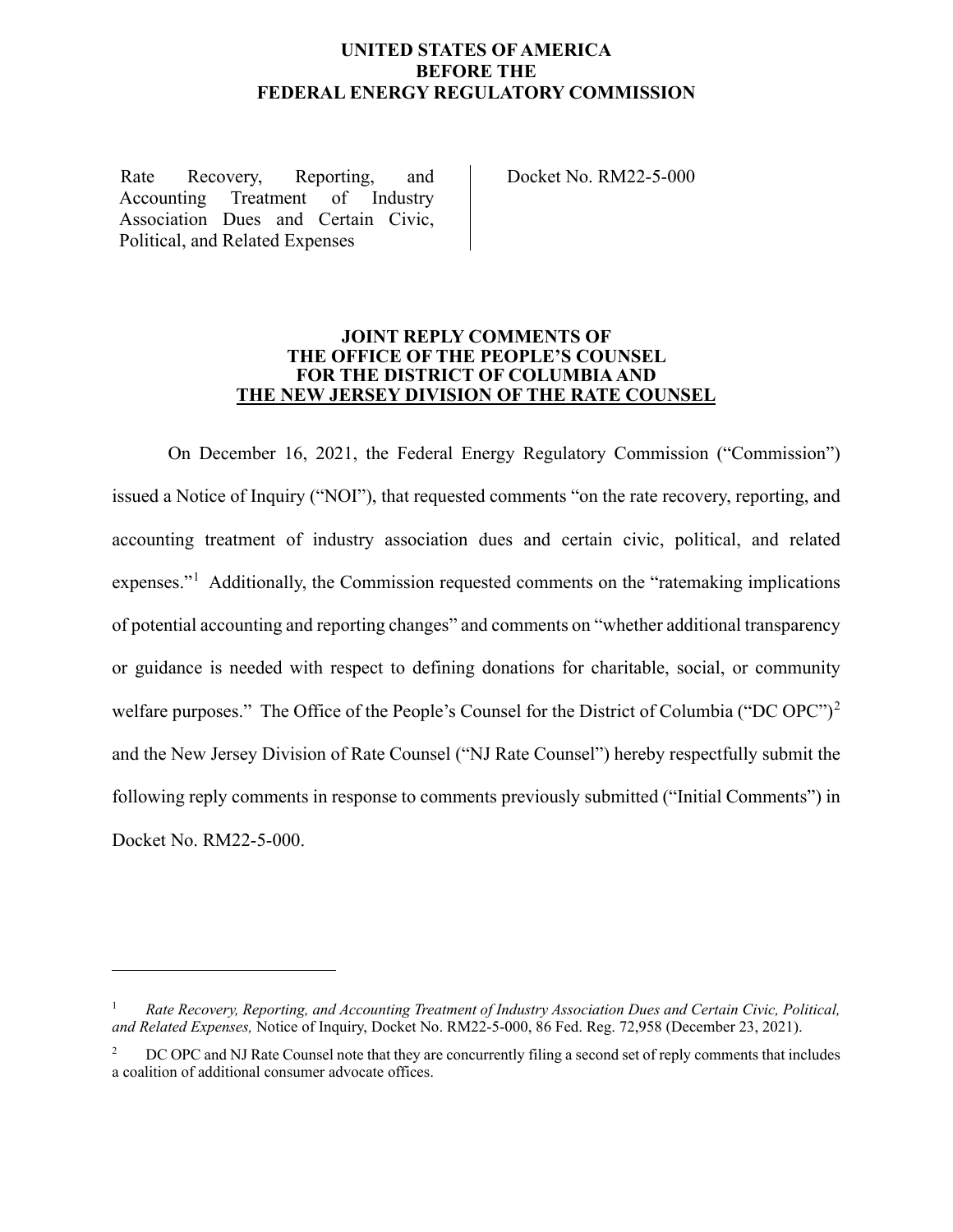DC OPC and NJ Rate Counsel applaud the Commission's initiation of this proceeding to further evaluate the proper rate treatment, reporting, and accounting for industry association dues and associated costs that are nonoperating in nature. Anytime the Commission can add clarity and certainty to the proper regulatory treatment for costs, it directly benefits customers, some of which are discussed below. The additional clarity and certainty that can be provided in this proceeding is particularly valuable in light of the fact that the Commission has not updated its regulations on these issues in several decades. This proceeding is now necessary due to the evolving regulatory landscape, which now involves a predominance of formulary rate mechanisms; new technology that affects how utilities communicate with each other, industry representatives, the public, public representatives, and consumers; and changes in the way lobbying and other nonoperating activities are conducted. Accordingly, the accounting, disclosure, and rate guidance currently in place are no longer sufficient today to that ensure rates, terms, and conditions of providing utility service are just and reasonable. In revising its existing policies and regulations, the Commission must stand on the statutory requirement that it is the utility's<sup>[3](#page-1-0)</sup> responsibility to demonstrate and justify the appropriateness of its accounting and rate recovery of its costs.

In so doing, the Commission should recognize that industry associations are not the only category of outside parties' expenses that should be within the scope of this proceeding. Additionally, lobbying costs should not be the only category of below-the-line costs incurred by industry associations. DC OPC and NJ Rate Counsel recommend the Commission take a multipronged approach to provide accounting and/or ratemaking guidance, including by making

<span id="page-1-0"></span>The use of the terms "utility" or "utilities" in these reply comments means both public utilities as defined by Federal Power Act section 201(e) and natural gas companies as defined by Natural Gas Act section 2(6). See NOI at note 3.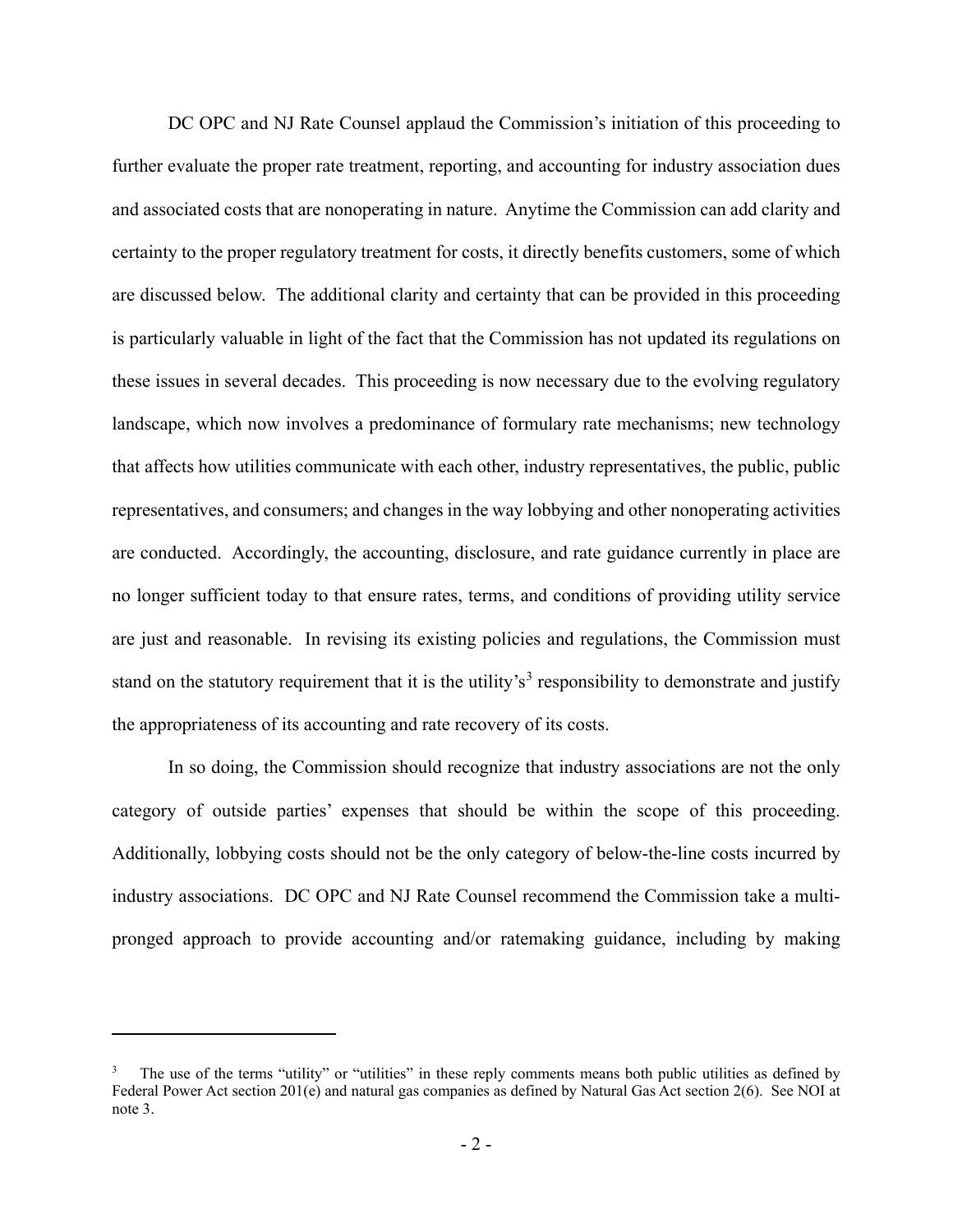changes to its FERC Form Nos. 1, 2, and 2-A to provide additional transparency regarding the accounting and ratemaking treatment of industry association costs.

# **I. INTEREST OF DC OPC AND NJ RATE COUNSEL**

DC OPC is an independent agency of the District of Columbia ("District") that, pursuant to D.C. Code §34804(d), is statutorily authorized to "represent and appeal for the people of the District of Columbia" in proceedings before the Federal Energy Regulatory Commission ("FERC") when those proceedings "involve the interests of users of the products of or services furnished by" the District's public utilities.

The NJ Rate Counsel is the administrative agency charged under New Jersey Law with the general protection of the interests of utility ratepayers. N.J. Stat. Ann. § 52:27E-50 et seq.

Both DC OPC and NJ Rate Counsel participate actively in state and federal regulatory and judicial proceedings to represent the interests of their respective jurisdiction's ratepayers and consumers. Additionally, both DC OPC and NJ Rate Counsel are members of PJM Interconnection, LLC ("PJM") and participates actively in PJM stakeholder activities. As such both agencies have a direct interest in the issues raised in the NOI.

#### **II. REPLY COMMENTS**

## **A. Contrary to some commenters' suggestions, the status quo is insufficient, and now is the time for revision.**

The Initial Comments include diverse opinions on whether changes in the Commission's regulatory policies and regulations for rate recovery, reporting, and accounting treatment of industry association costs and certain civic, political, and related expenses are warranted. Some commenters stated without condition that the Commission's current policies and regulations are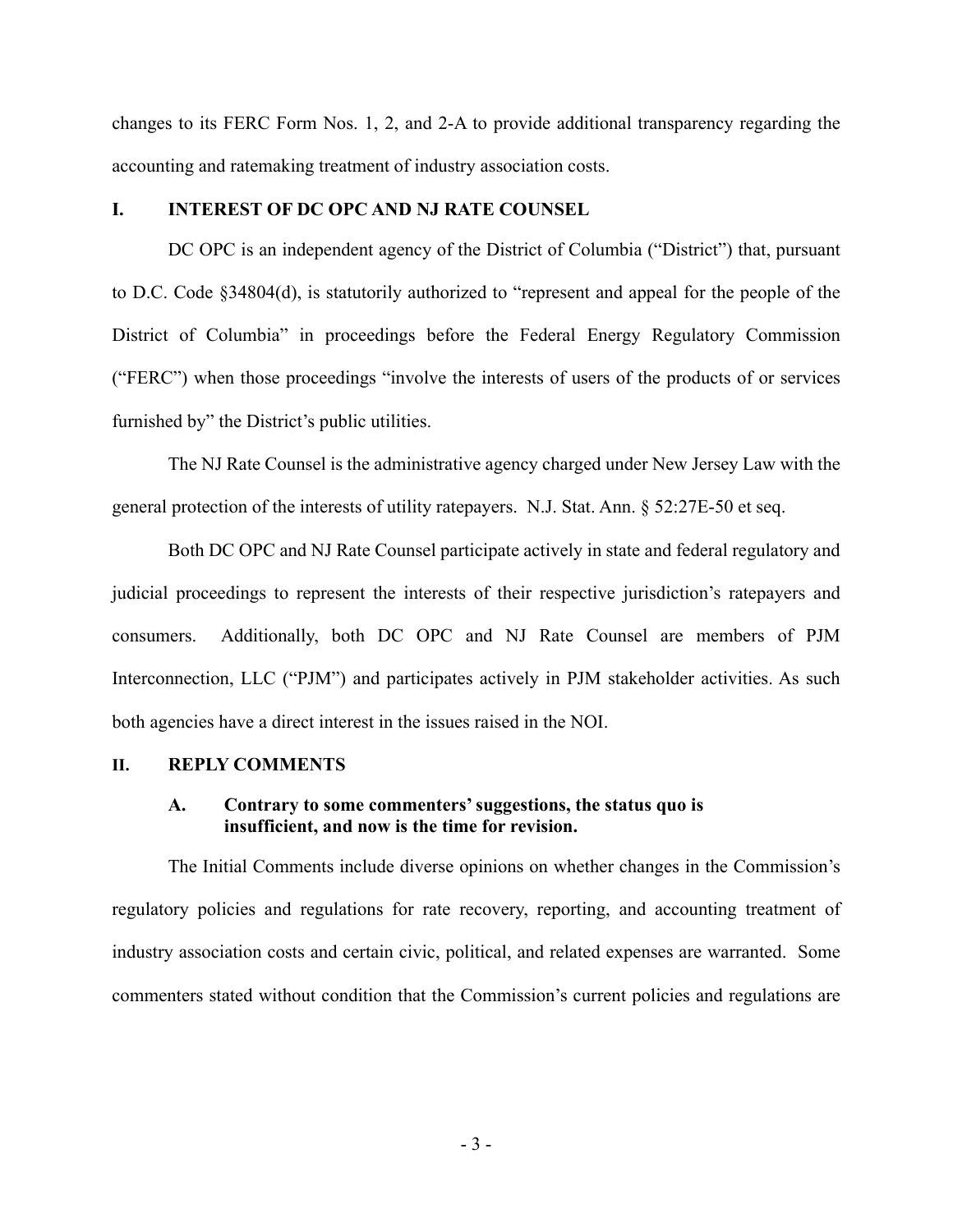sufficient, and the Commission does not need to modify its policies and regulations.<sup>[4](#page-3-0)</sup> In contrast, other commenters made claims regarding the benefits provided by trade associations without any mention of the adequacy or inadequacy of the Commission's current regulatory regime for these costs.<sup>[5](#page-3-1)</sup> Finally, other commenters provided numerous examples where utilities failed to follow the Commission's existing policies and regulations on the rate recovery of, reporting of, and accounting for trade association costs and/or certain civic, political and related expenses. Some of these commenters strongly urged the Commission to act now and to adopt new policies and regulations to ensure that these costs were transparent and accounted for in below the line accounts and not recovered in rates. These commenters also proposed a variety of regulatory remedies to include requiring all industry association costs to be recorded in below-the-line accounts and establishing better transparency regarding all trade association costs as well as civic, political, and related expenses.<sup>[6](#page-3-2)</sup>

The examples of noncompliance cited by the commenters resulted from Commission initiated staff audits, litigated rate proceedings before the Commission, and informal and formal challenges regarding annual updates for formula rates. These examples are ample evidence that there is diverse practice among utilities subject to the Commission's jurisdiction for setting just

<span id="page-3-0"></span><sup>4</sup> For instance, the Interstate Natural Gas Association of America ("INGAA") at 6, 8, the American Gas Association ("AGA") at 5, Joint RTO Commenters at 2-4, MISO Transmission Owners at 3-4 (the MISO Transmission Owners urge the Commission to retain, without changes, its USofA and to continue to apply the principle that the "intended use and the reason behind the payment"…informs and influences the accounting assignment and rate treatment of utility expenditures. Changes are unwarranted and unnecessary because there already is ample oversight and review of the accounting treatment of utility expenditures…) and at 8 (Public Utilities are bound to and follow the USofA and other laws, regulations, and policies with respect to their accounting practices. As a result, public utilities and the Commission already have robust mechanisms in place to ensure compliance and prevent the inclusion of unpermitted lobbying or political activities' costs in above-the-line accounts.), Wires at 5 (…there is no basis for Commission action at this time.).

<span id="page-3-1"></span><sup>5</sup> For instance, Edison Electric Institute ("EEI") at 13-17.

<span id="page-3-2"></span><sup>6</sup> For instance, E9 Insight at 1-3, The State Agencies at 16-20, Public Interest Organizations at 4.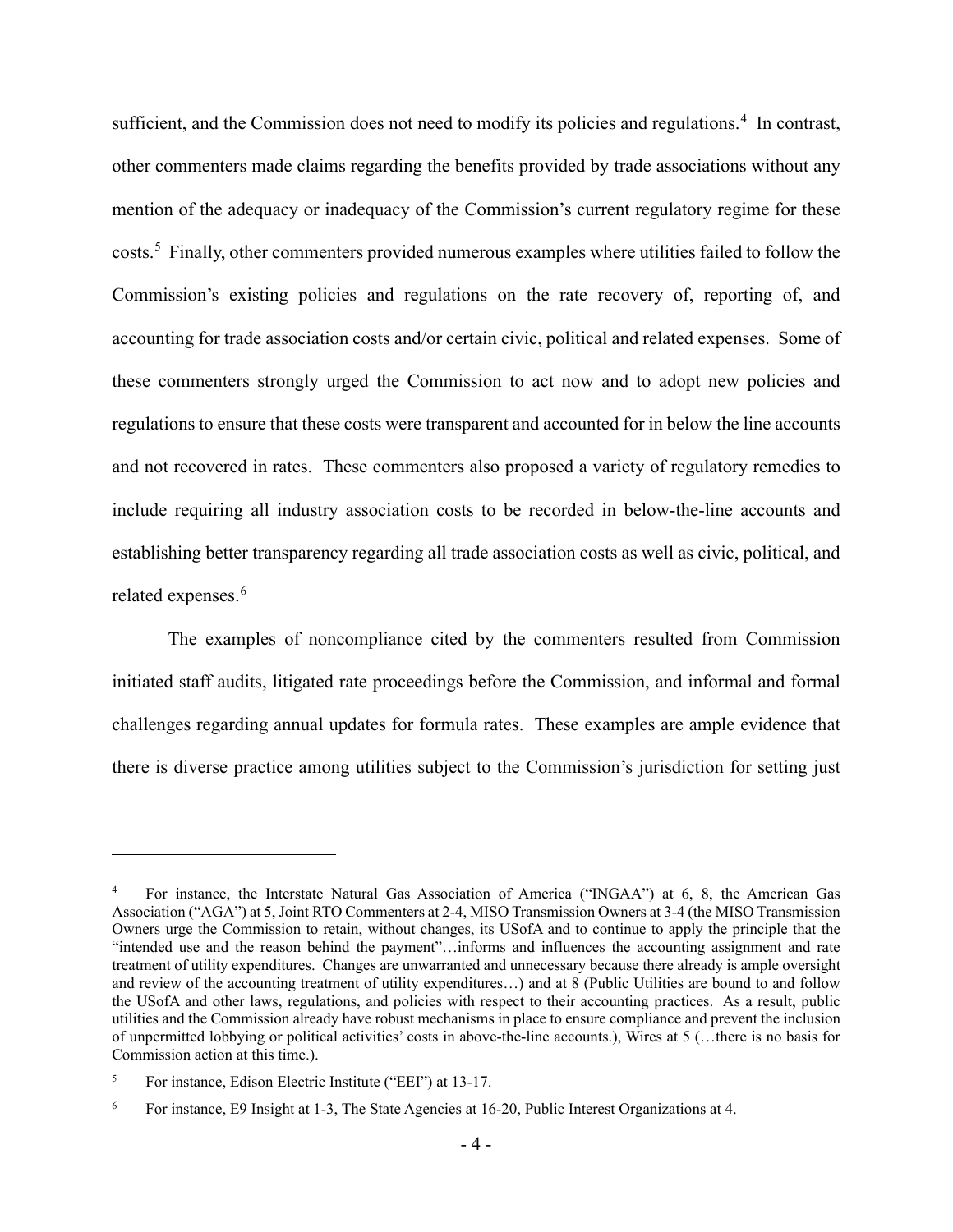and reasonable rates, accounting and reporting regarding trade association costs as well as civic, political, and related expenses.

The examples of non-compliance by utilities make it clear that it is appropriate and timely for the Commission to act now and revise its policies and regulations to ensure: (1) compliance by utilities that only just and reasonable industry association costs are recorded in above-the-line expense accounts and recoverable in FERC jurisdictional rates; and (2) regulators, customers and other interested parties have transparency regarding the costs at issue, are able to monitor utilities' expenditures for industry association costs as well as civic, political and related costs, and can make industry-wide comparisons.

As discussed further in these reply comments, DC OPC and NJ Rate Counsel suggest specific methods and regulatory processes (*i.e*., a regulatory framework) for moving forward with adopting and instituting appropriate changes for the accounting, reporting, and rate recovery of industry association costs and civic, political, and related expenses.

## **B. The burden to justify the accounting for, and rate recovery of, these costs should remain solely the responsibility of utilities.**

Under the current regulatory processes, the burden has unfairly shifted to customers, public interest groups, and others to assess whether a utility's accounting and/or rate treatments are appropriate for these types of costs. However, as numerous commenters point out, the burden for justifying the accounting for and rate recovery of these costs is solely the responsibility of the utility. While many parties participate in formal and informal proceedings at the Commission, customers, regulators, public interest groups, and others have limited time and financial resources to comprehensively investigate these costs and all other costs included for rate recovery in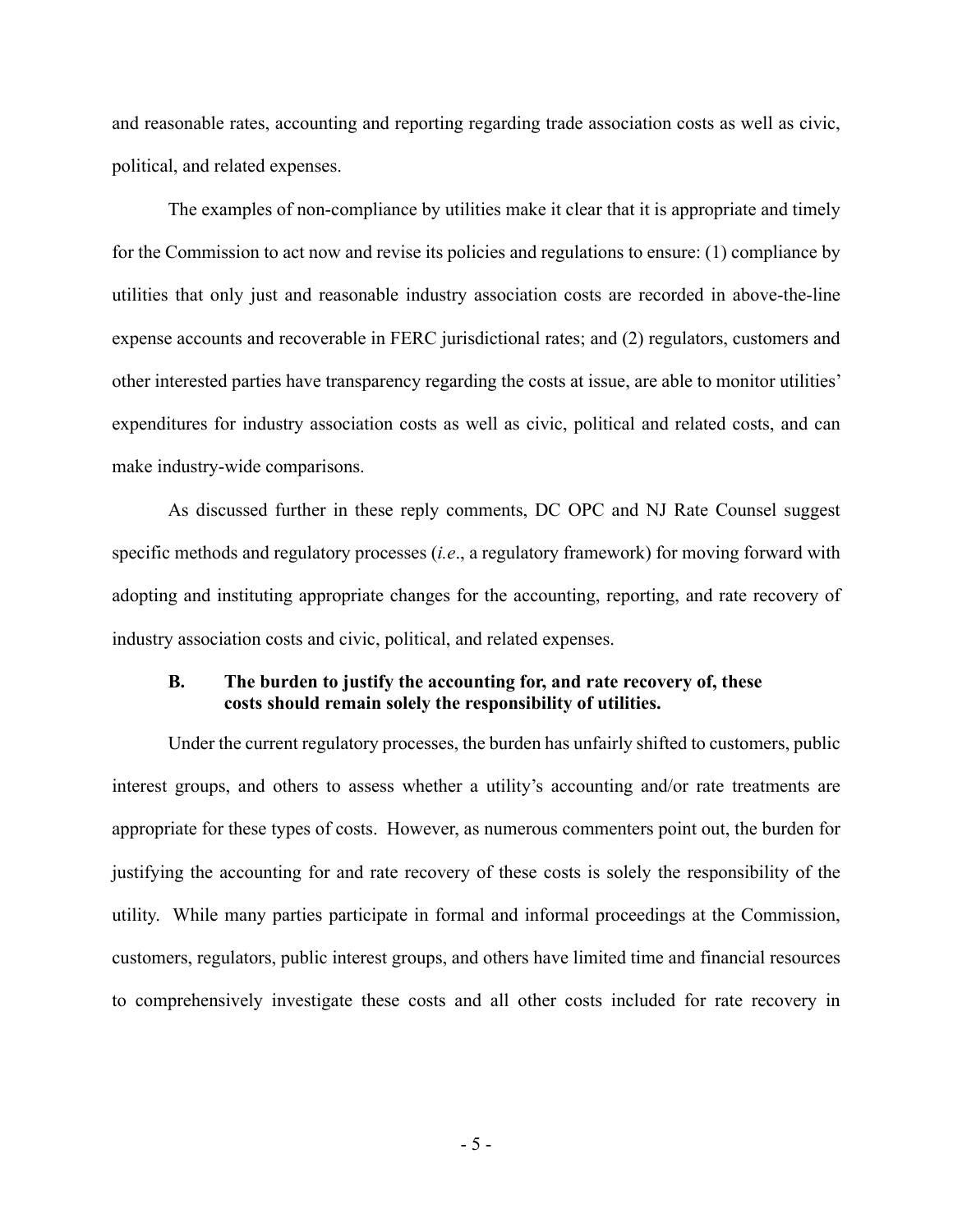Commission proceedings or through annual update processes.<sup>[7](#page-5-0)</sup> Further, such proceedings can be lengthy in duration, time consuming, and therefore expensive to be an active party, especially when there is a need to formally challenge the rate recovery of disputed costs.

While the Commission audit staff regularly conducts financial audits of some utilities each fiscal year, in broad terms, these audits cover a small percentage of the utilities subject to the Commission's rate jurisdiction.<sup>[8](#page-5-1)</sup> These compliance audits are completed on a nonpublic basis between Commission staff and the utility and only the final audit report is made public. As a result, customers and other interested parties are not able to know what specific transactions were investigated and evaluated, nor do they have access to the utility's support for its accounting, reporting, and rate treatment. The reality is often customers and others are not able to bring accounting and/or rate recovery issues to the Commission because of funding and time limitations on their ability to investigate and analyze the underlying financial data.

# **C. Rate recovery must be denied for any trade association costs, and civic, political and related expenses that are not shown to be just and reasonable**

A utility must demonstrate that the costs recoverable in their rates are just and reasonable. To the extent that the billings from the industry associations, civic or other entities do not clearly demark costs in categories to support the proper accounting and that the costs are just and reasonable, such costs should be automatically recorded in below-the-line accounts and disallowed for rate recovery purposes.

<span id="page-5-0"></span><sup>7</sup> For instance, Public Interest Organizations at 11-12 ("…utilities have largely (but not exclusively…) succeeded in shifting burden to other parties to disprove the reasonableness of recovering their full trade association dues…).

<span id="page-5-1"></span>The relatively low number of financial audits appears to be a factor of budget and resources devoted to the audit program.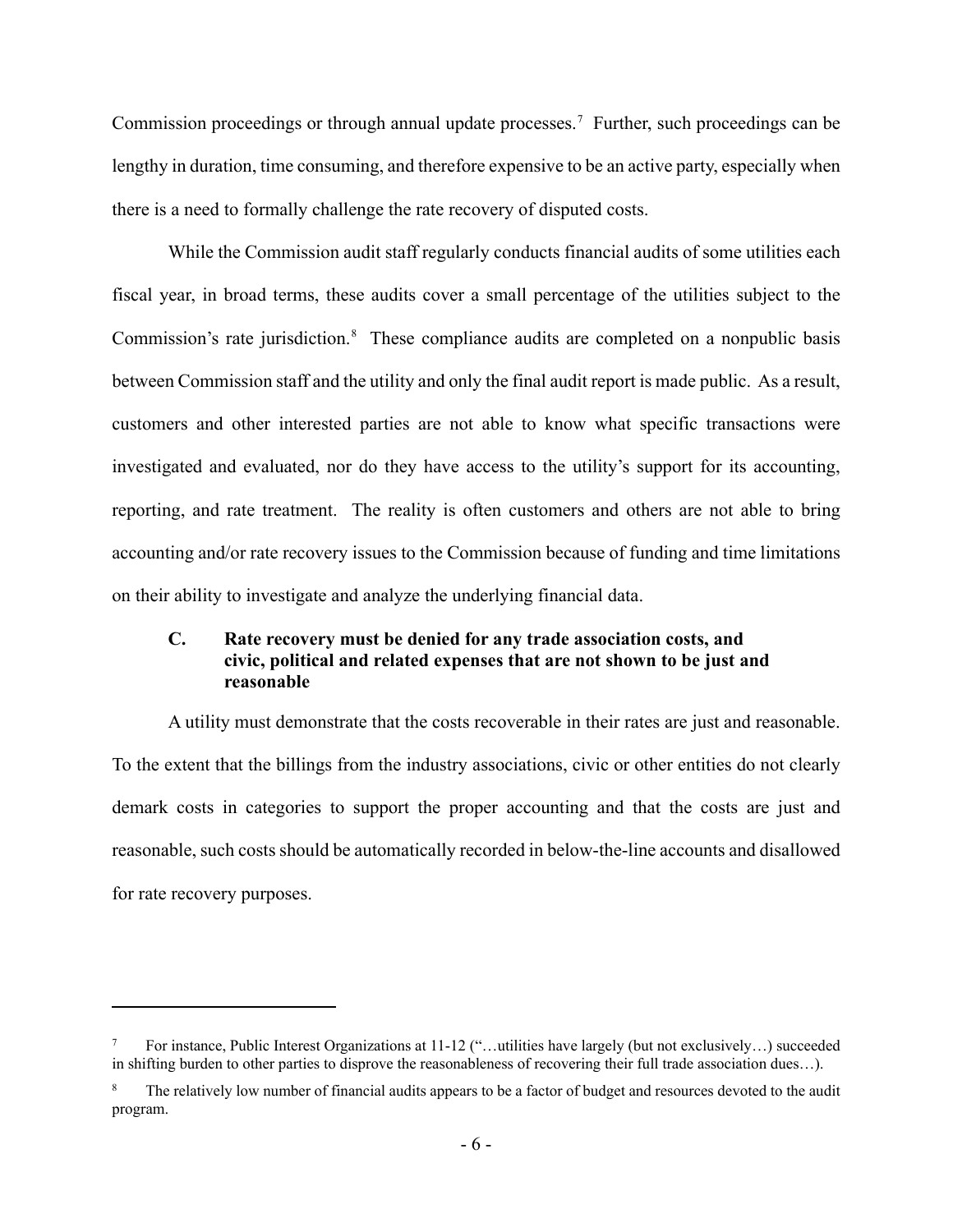As these comments explain, meaningful revisions in the Commission's policies and regulations can be made without imposing an undue burden on utilities. Utilities have sophisticated accounting systems that can easily classify, track, and report industry association, civic, political, and related costs in accordance with the Commission's policies, precedent, and regulations. And in the event a utility's accounting systems must be modified to comply with new Commission requirements, any modification costs determined to be just and reasonable would be recoverable in rates.

#### **1. The scope of this proceeding should be broad enough to capture all relevant entities and expenditures.**

In the NOI, the Commission focused its request for comments on the rate recovery, reporting, and accounting treatments of industry association dues and certain civic, political, and related expenses. As a result, Initial Comments to the NOI have predominately focused on the proper treatment of costs attributable to industry associations. DC OPC and NJ Rate Counsel applaud the Commission's efforts to explore these issues related to industry association costs and find it to be timely and necessary. We also encourage the Commission to recognize that the concerns raised regarding industry associations are also relevant for entities that may not generally fit into the category of an "industry association."

DC OPC and NJ Rate Counsel believe that this proceeding should establish appropriate principles on the rate recovery, reporting, and accounting treatments of the characteristics of costs that are generally included and excluded from rate recovery and are generally reported and accounted for in above-the-line or below-the-line expense accounts. In principle, it is a utility's responsibility to properly account for, report, and exclude from rates lobbying and other belowthe-line costs regardless of whether the cost stems from the activities of an industry association, chamber of commerce, research organization, foundation, university, outside consultant or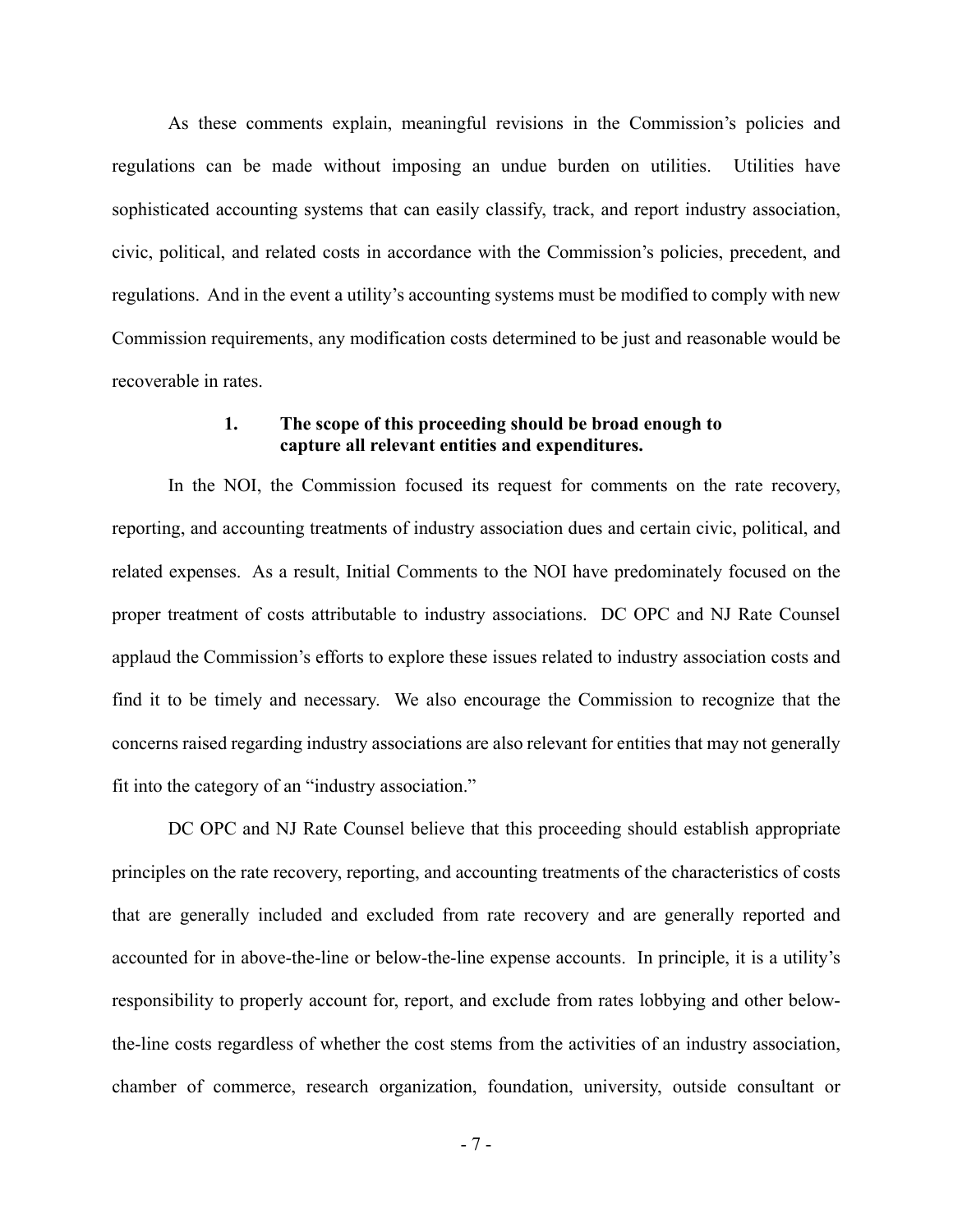attorney, internal or affiliated source, or other groups and associations ("Other Groups") that performs nonoperating activities as a part of dues, fees, or other bills paid by the utility. The Commission should evaluate whether these Other Groups support utility operations as part of its review. The majority of the expenses or membership dues associated with these Other Groups are civic in nature and support the community within a utility's service territory. These types of endeavors fall within the definition of Accounts  $426.1 - 426.5$ . Specifically, Account  $426.1^9$  $426.1^9$  is clear that **all payments** made to these types of organizations should be included in this account. As such, DC OPC and NJ Rate Counsel recommend that the scope of this proceeding be broadened to include all entities or Other Groups that engage in nonoperating activities that are billed to a utility. In addition, the Commission should clarify that this standard also applies when entities engage with an affiliate of the utility, to the extent the costs are billed by the affiliate to the utility.<sup>[10](#page-7-1)</sup>

DC OPC and NJ Rate Counsel are very concerned with the treatment of lobbying costs incurred by industry associations. We are also equally concerned with other below-the-line costs incurred by industry associations and other groups that may not otherwise receive proper transparency in billings to the utility and consequently are inappropriately treated as an above-theline expense. For example, costs of an industry association or Other Groups that provide donations, sponsorships, political contributions to political parties or groups, or provide meals, entertainment, and alcohol to association members and clients should also be tracked by the entity so that the utility can properly account for and report these costs in accordance with Commission policies and regulations. To be clear, DC OPC and NJ Rate Counsel understand that the

<span id="page-7-0"></span><sup>9</sup> Account 426.1 – Donations states "This account shall include **all payments** or donations for charitable, social or community welfare purposes."

<span id="page-7-1"></span><sup>10</sup> For example, industry association dues incurred by a parent company that are then billed to utility subsidiaries must be done in a manner that the utility can identify and demonstrate the components of such affiliated billings that are associated with above-the-line and below-the-line activities.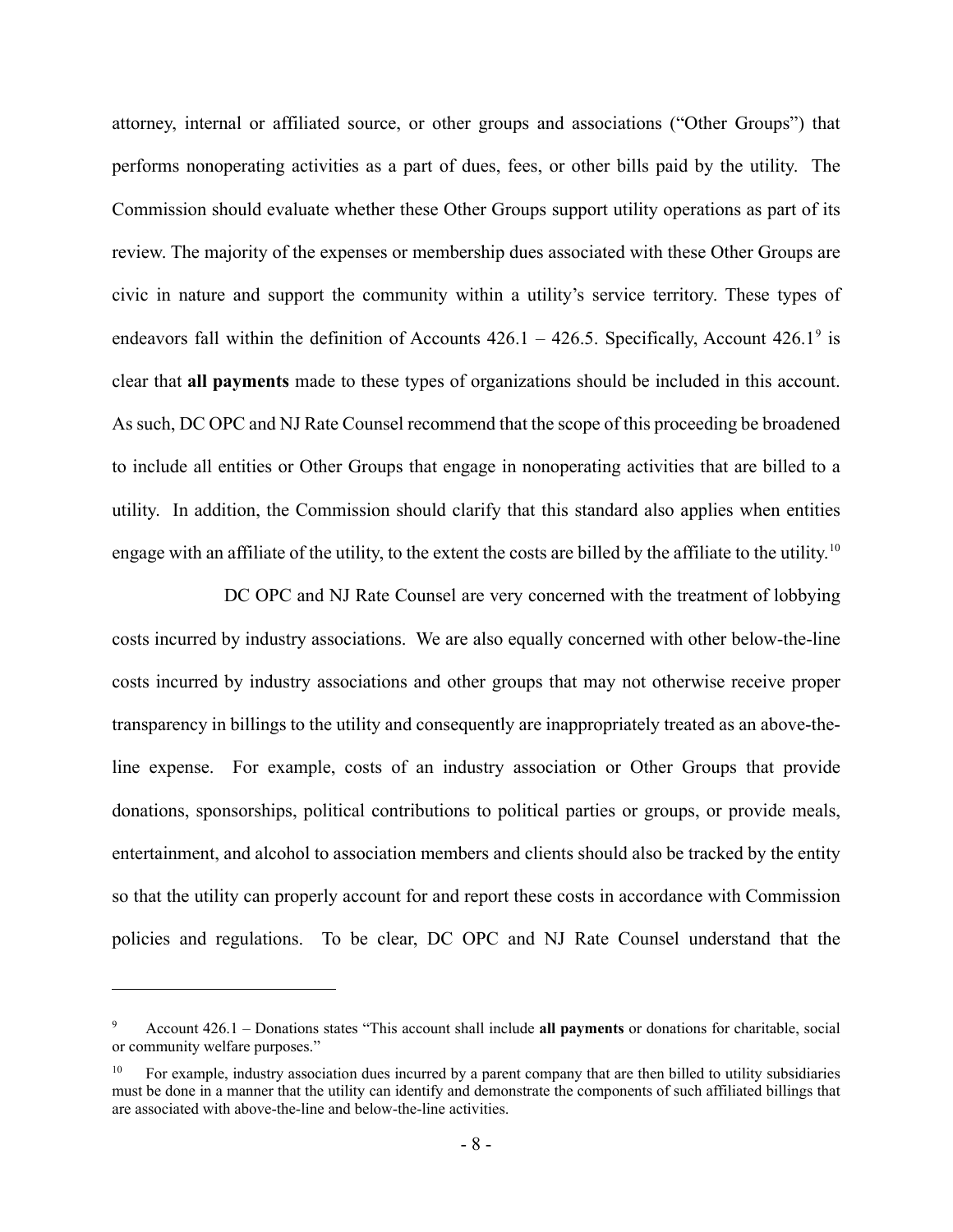Commission does not regulate industry associations or Other Groups, but it is the responsibility of jurisdictional utilities to ensure the proper accounting and treatment of costs incurred from these entities. When contracting with any outside party, it is the utility's responsibility to clearly identify the portion of the billings from outside parties that were incurred for the provision of services that support utility operations and the portion of the billings that were incurred for nonoperating purposes.

Finally, DC OPC and NJ Rate Counsel recommend that the Commission add clarity to what costs associated with lobbying initiatives should be treated as below-the-line costs that are directly incurred by the utility or billed to the utility from an industry association or Other Groups. Many other nonoperating costs appear to be easily discernable like payments for donations and penalties. However, the point at which lobbying activities begin is subject to much judgement and little guidance. For example, the act of actually meeting with a political official with the intent to persuade is obviously a cost that should be considered lobbying. However, prior to the actual meeting with the political official, there may be costs incurred for time spent preparing presentation materials, conducting research and analysis, and meeting with utility leadership to discuss the strategy and goals, of the meeting with the political official. DC OPC and NJ Rate Counsel believe that the costs associated with additional activities conducted for the primary goal of influencing a political matter also should be considered a lobbying cost. However, in our experience many utilities disagree and, in fact, do not consider such activities lobbying. Accordingly, the Commission should add clarity on what costs and activities constitute lobbying. In doing so, the Commission should not rely on the Internal Revenue Code ("IRC") rules for defining lobbying costs because the IRC rules are not necessarily determined with a focus on just and reasonable ratemaking principles.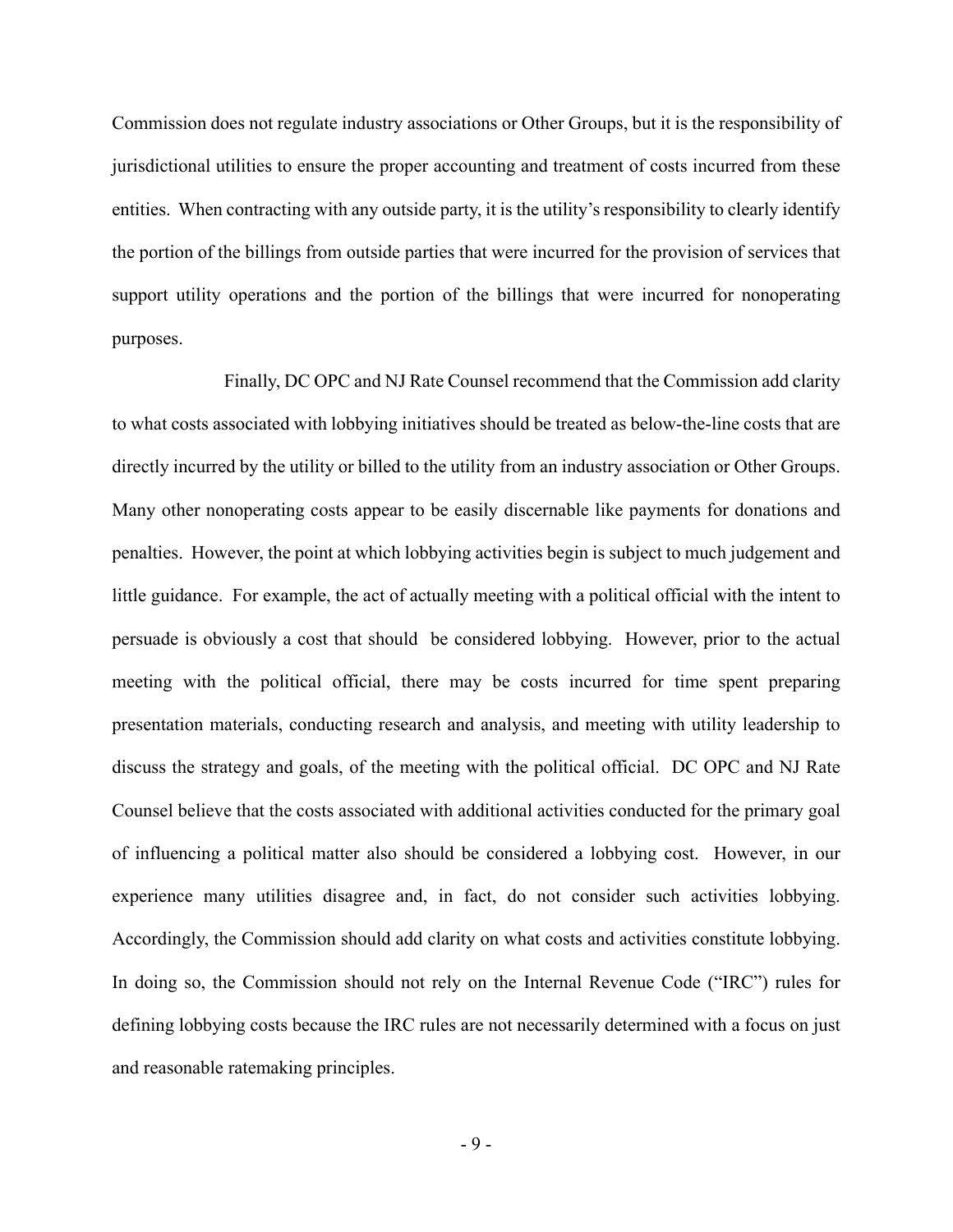## **D. Increased Commission accounting and ratemaking guidance is needed for industry association costs.**

The proper accounting for the costs billed from industry associations and Other Groups is a very important matter to the electric industry as the FERC Form No. 1, prepared on a basis consistent with the Uniform System of Accounts ("USofA"), is the primary source of inputs to the wholesale transmission and production formula rate tariffs and the establishment and monitoring of the ratemaking process in general. Commission guidance will enhance the consistency and comparability industry-wide of the accounting and ratemaking treatment of these costs. DC OPC and NJ Rate Counsel strongly recommend that the Commission utilize the information obtained from the record in this proceeding to provide needed clarification to the industry that cannot be efficiently or effectively provided elsewhere.

The costs at issue are not generally reviewed by the Commission outside of an audit proceeding. The practical impact is that the details of audit findings presented in an audit report do not provide precedent<sup>[11](#page-9-0)</sup> and many public utilities simply ignore the findings and recommendations of audit reports issued by Commission staff to another public utility. As a result, this rich body of guidance and situational application then serves of little value to provide industry guidance on accounting and ratemaking. The Commission, consequently, cannot rely on its detailed audit reports and the annual report from the Office of Enforcement to be the primary sources of industry guidance. While these are excellent documents that we fully support, they are not enforceable, except to the entity that was the subject of the audit, and frequently does not create consistent accounting treatments across the utility industry.

<span id="page-9-0"></span><sup>11</sup> Procedures for Disposition of Contested Audit Matters, Order No. 675, 71 FR 9698, P 32 (Feb. 27, 2006), III FERC Stats. & Regs. ¶ 31,209 (Feb. 17, 2006). *Order on rehearing*, Order No. 675-A, 115 FERC ¶ 61,189, 61,682, P 18 (May 18, 2006).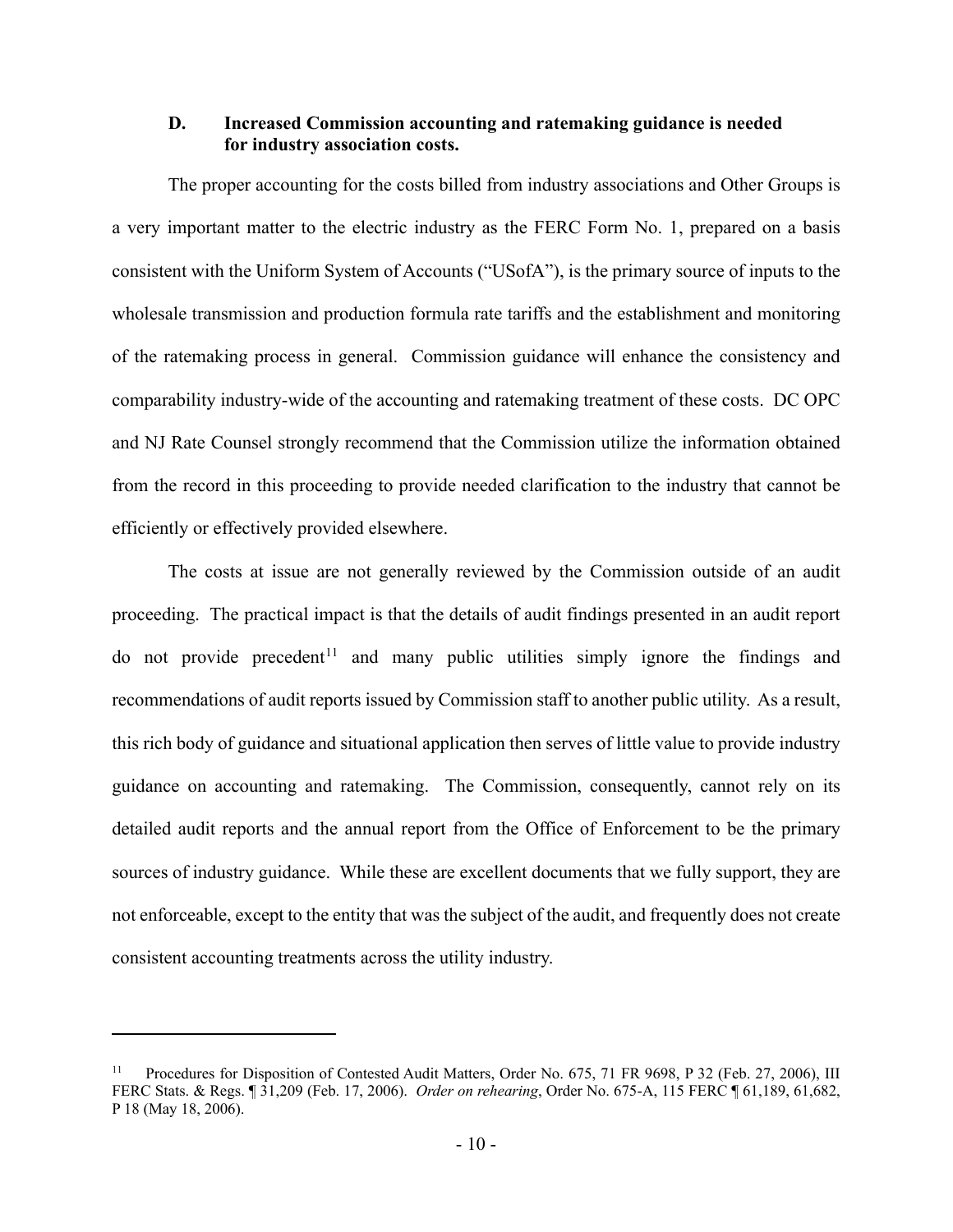# **E. Detailed accounting and rate guidance will aid evaluations of costs in regulatory proceedings, especially formula rate proceedings.**

The costs of industry associations and Other Groups as well as lobbying and other nonoperating costs are generally evaluated to a certain level through reviews in the formula rate annual update process. However, these efforts are typically substantially less thorough than a FERC audit due to constraints contained in most formula rate protocols limiting the duration of inquiry, undefined limits on burden, and scope of information to be reviewed, among others. Nevertheless, these formula rate annual update reviews can be more efficient and effective by having enhanced guidance on the accounting and rate treatment of industry association dues. Without guidance, a utility and its stakeholders will rigorously defend differing interpretation of existing guidance, often leading to compromise or impasse when there could be accounting and ratemaking guidance to decide the matter. Such guidance will help streamline the formula rate annual update process and save time and resources for both utilities and stakeholders.

The USofA requirements for these types of costs have not been revisited or updated since they were originally adopted and codified by the Commission. However, DC OPC and NJ Rate Counsel recommend that the Commission provide guidance on the specific functions of industry associations and Other Groups that are proper to include in rates and also provide clear instruction to the type of activities that should be excluded from rates. For membership costs of an industry association and Other Groups to be recovered in rates, the utility should be able to demonstrate that its membership and the benefit of membership is directly linked to utility operations.<sup>[12](#page-10-0)</sup> Likewise, membership costs for the operations and functions of industry associations and Other

<span id="page-10-0"></span><sup>12</sup> *Duke Energy Progress, LLC*, 171 FERC ¶ 61,041, 61,412, P 52 (2020).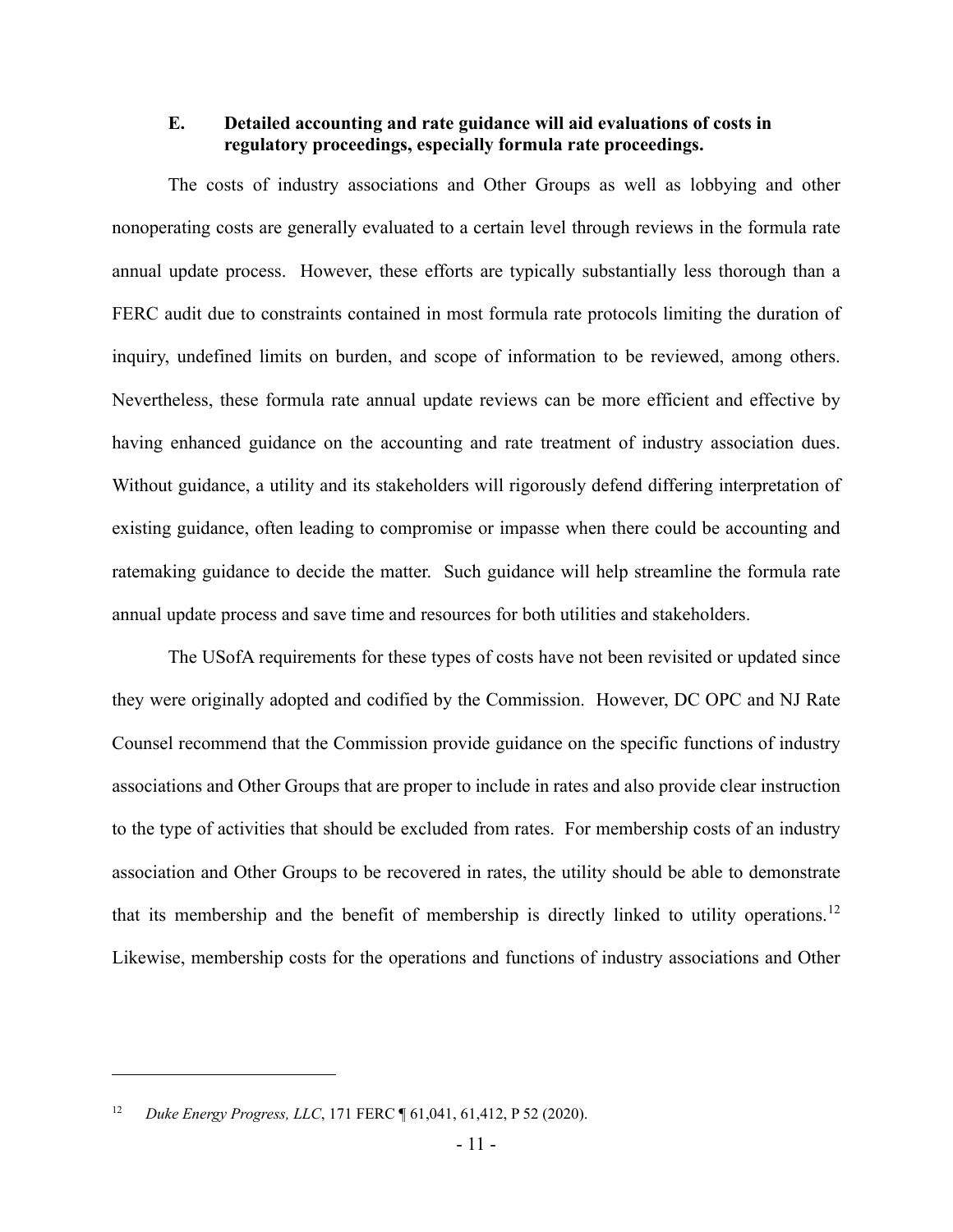Groups that are not directly associated with utility operations should be excluded from rates.<sup>[13](#page-11-0)</sup> This burden of proof is parallel to the Commission's treatment of advertising expenses whereby the D.C. Circuit was clear that a casual connection between advertising and consumer benefits did not meet the criteria as an operating expense of a utility.[14](#page-11-1) Similar to advertising costs, many of a utility's memberships in Other Groups focuses on improving the utility's public image, advertising perks, sponsorships etc. For the costs that are properly included in rates, the Commission should provide accounting details on whether the entirety of those costs should be recorded in Account 930.2 or portions of the costs should be recorded to operating expense accounts in the 500 Account series of the USofA.

<span id="page-11-0"></span><sup>13</sup> *See*, *e.g*., *ISO New England Inc*., 117 FERC ¶ 61,070, 61,307, P 49-50 (2006). The Commission explained that certain challenged RTO activities were related to utility operations and identified other costs "that would not be recoverable, such as participation in Political Action Committees, candidate fundraising, entertainment expenses (e.g., meals, sporting events, junkets) and other activities…that do not directly relate to ISO-NE's operations." Similarly, the cost of membership in industry associations and Other Groups that do not directly relate to utility operations should not be recoverable.

<span id="page-11-1"></span><sup>14</sup> In the United States Court of Appeals for the D.C. Circuit ("D.C. Circuit") opinion in *Pub. Serv. Com. Of N.Y. v. FERC*, 813 F.2d 448 (D.C. Cir. 1987), the D.C. Circuit discussed the high evidentiary bar utilities must meet to collect promotional advertising expenses. In that case, the D.C. Circuit upheld FERC's disallowance in Opinion No. 240 of expenses for advertising designed to enhance the company's image over the company's argument that such advertising would help it attract and retain employees and raise capital. As the D.C. Circuit explained, in Opinion No. 240, FERC found that it "'requires no showing of a direct consumer benefit when the [advertising] costs are oriented toward information and conservation; however, when the costs are promotional (such as here), a showing of direct consumer benefit is required.'" *Id.* at 454, *citing Tenn. Gas Pipeline Co.*, 32 FERC ¶ 61,086, Opinion No. 240 at 61,234, *reh'g denied,* 33 FERC ¶ 61,005 (1985) (emphasis in original). The D.C. Circuit then summarized FERC's policy that "to overcome the presumption against compensation for institutional or promotional advertising," the rate applicant must show "that its advertising directly benefits consumers." *Pub. Serv. Com. of N.Y. v. FERC*, 813 F.2d at 455. The D.C. Circuit affirmed FERC's determination that the utility had not provided sufficient testimony to establish a causal connection between the advertisements and the customer benefits described by the utility's witness. *Id.* at 456. That testimony included a claim that the institutional advertising "enhances the public image" of the utility, which aids the utility "in its continuing efforts to obtain new capital from the financial markets," and since "ratepayers" are ultimately responsible for the cost of capital" which the utility devotes to pipeline activities, they "obviously benefit from every effort" the utility makes to "obtain capital at the lowest possible rate," and further that the advertising is "beneficial because it aids Tennessee in attracting and retaining employees." *Id.* (internal citations omitted).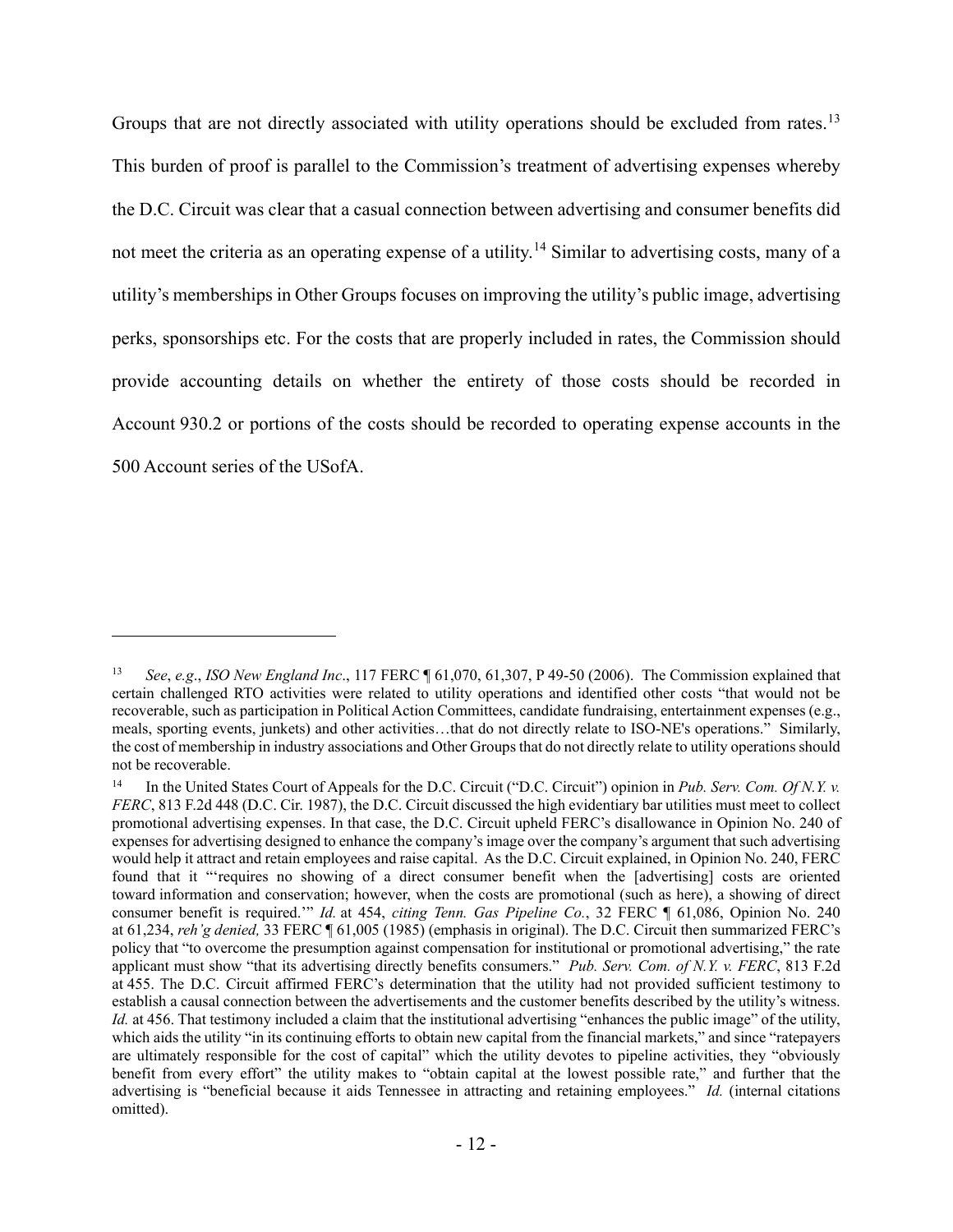For example, it is DC OPC and NJ Rate Counsel's experience that utilities automatically record certain industry association costs<sup>[15](#page-12-0)</sup> directly to operating accounts like Account 566, Miscellaneous Transmission Expense, or other transmission expense accounts. We do not believe this treatment is appropriate unless there are identified activities of the industry association or Other Groups that is specifically contracted with to provide services directly supporting transmission projects. We are concerned that utilities are improperly assigning these costs to the transmission function where the services were not specifically supporting contracts for transmission projects. While there are certain benefits of industry associations to the transmission function, they are generally applicable and provide similar benefits to other utility functions as well (e.g., distribution and production). Accordingly, it is DC OPC and NJ Rate Counsel's view that industry association dues and costs of other groups should be recorded in Account 930.2 consistent with the description of the account and with the general nature of an association that supports multiple utility functions.

Accounting and ratemaking guidance should also make clear that a utility should not record any industry association costs in Account 930.2 or other above-the-line accounts, if the activities of the association do not support the utility's electric operations. For example, an electric utility that also has a natural gas distribution department may be a member of an industry association supporting gas distribution companies. DC OPC and NJ Rate Counsel believe such natural gas related industry associations should not be reflected in the FERC Form No. 1 as a cost in Account 930.2 and should not be reflected in the cost of providing electric service.

<span id="page-12-0"></span>Note that some industry associations have now moved to a subscription-based payment method compared to dues in order to circumvent the Commission's policies on industry association dues.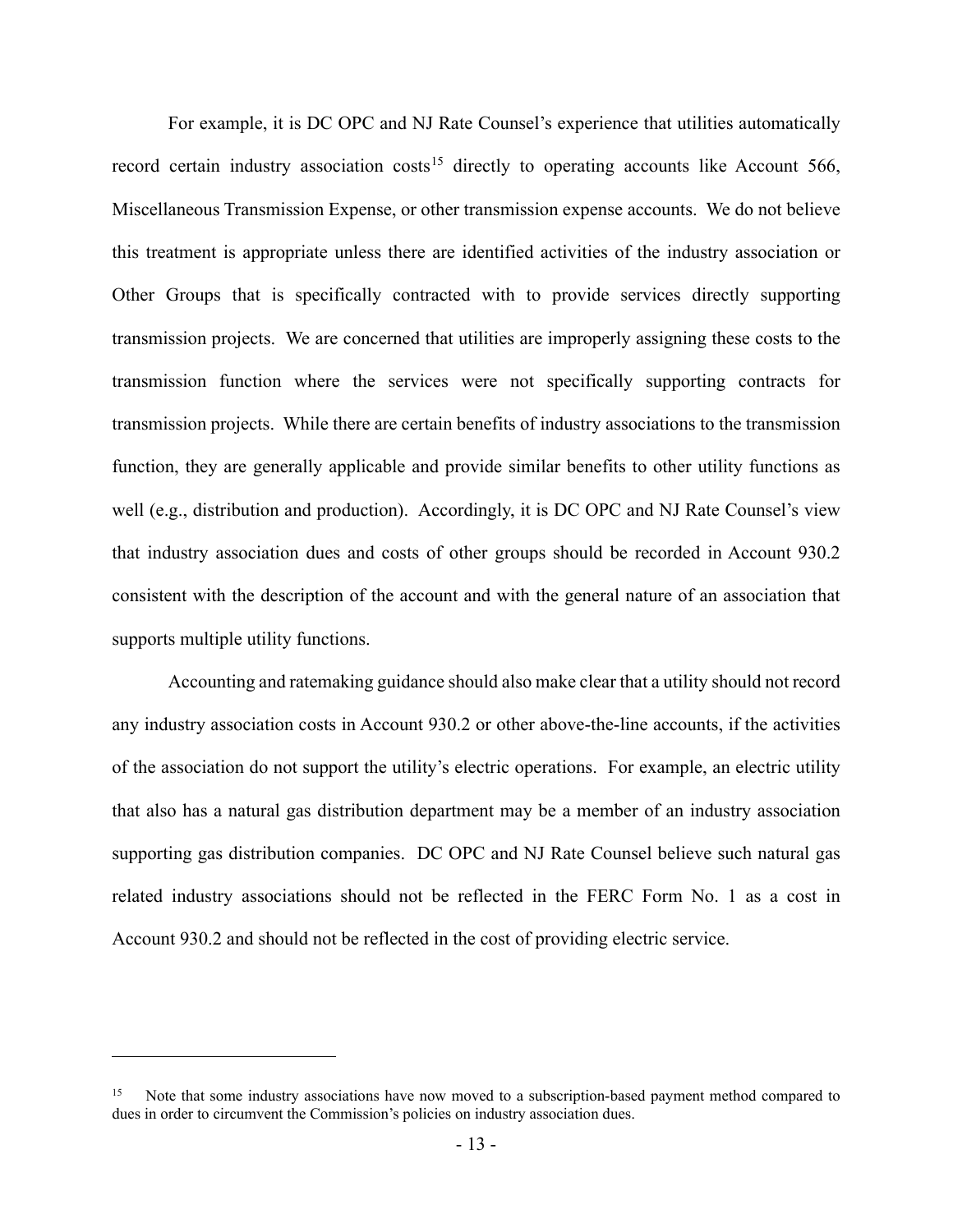Additionally, the Commission should provide clear guidance on the scope and intent of what lobbying costs are in the cost-of-service context. As stated above, lobbying should not just be limited to the time physically appearing before a political official or group being lobbied. Rather, the Commission should consider the different ways in which lobbying is undertaken using technology and social media platforms. For example, social media enables utilities to target advertising and messaging campaigns to specific political officials or groups with the intent to influence their actions. Such targeted advertising is within the same spirit of lobbying costs historically disallowed from rates; they just have a different method or a new look. Additional examples, include websites, automated text messaging or calling services, etc. Furthermore, the Commission should clarify that the lobbying should include all costs and activities, including social media marketing consultants, internal planning meetings, travel and entertainment costs, and development of documents, leading to or supporting the actual lobbying communication. For these types of costs, where the shareholder benefit outweighs benefits to ratepayers, the Commission should classify as lobbying related, making clear that a minor alleged benefit to ratepayers does not make a cost recoverable that substantially benefits shareholders.  $^{16}$  $^{16}$  $^{16}$ 

Finally, when evaluating costs other than lobbying from an industry association or Other Group that should be disallowed from rate recovery, the Commission should make clear that donations, sponsorships, political contributions to political parties or groups, or the cost of meals, entertainment, and alcohol to association members and clients should also be identified for proper accounting and rate treatment by the utility.

<span id="page-13-0"></span><sup>16</sup> *ISO New England Inc*., 117 FERC ¶ 61,070, P 49 (2006).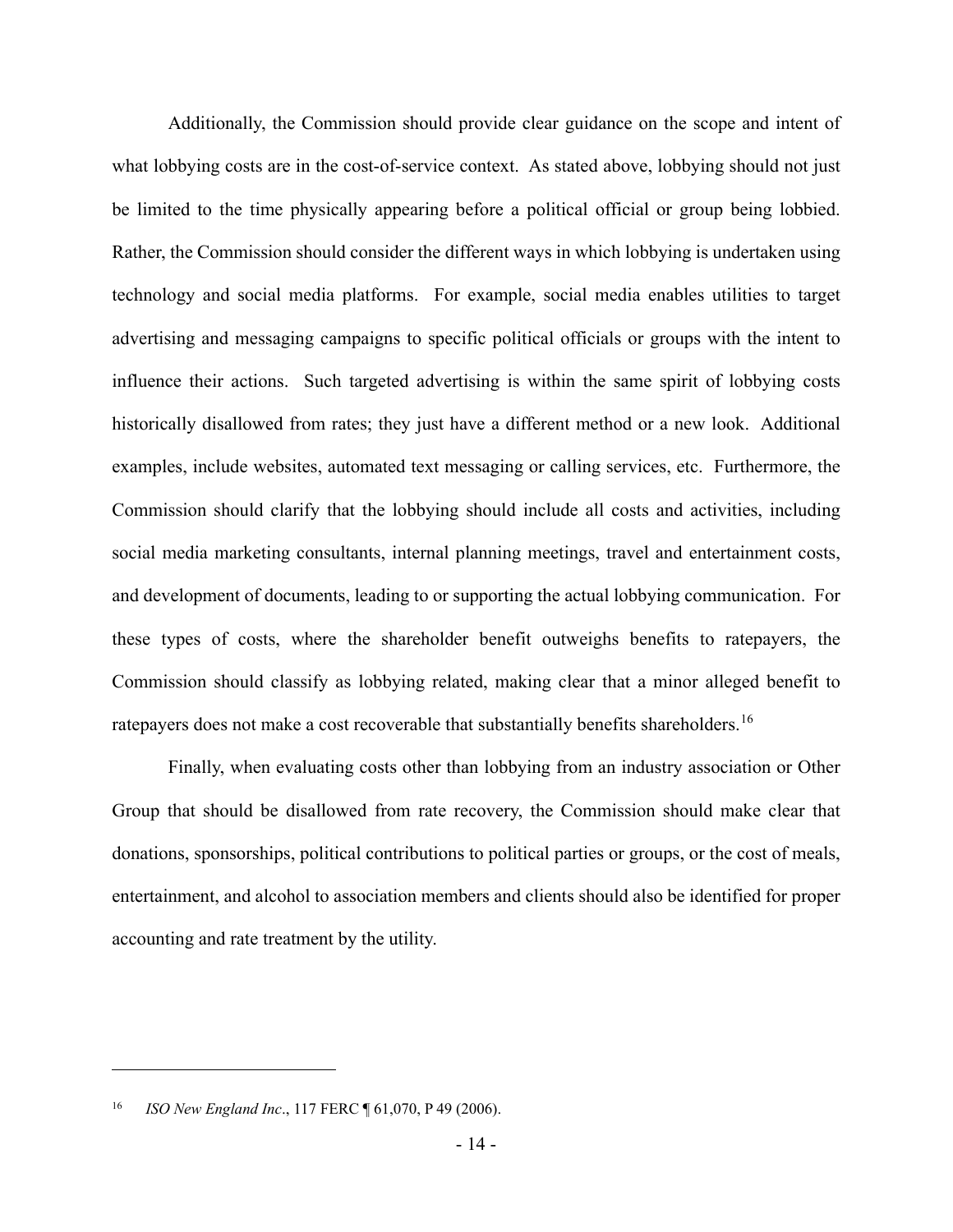# **F. Increased transparency is needed in FERC Annual Report Form Nos. 1 , 2, and 2-A for industry association costs including civic, political and related expenses**

The commenters who urged the Commission to move forward with changes to the Commission's policies and regulations regarding the accounting for and rate recovery of industry association costs as well as civic, political, and related expenses also urged the Commission to require more transparency regarding these costs.<sup>17</sup> DC OPC and NJ Rate Counsel believe this level of transparency can be easily achieved by the Commission by issuing a Notice of Proposed Rulemaking and proposing to add a new schedule to FERC Annual Report Form Nos. 1, 2, and 2-A requiring each utility to identify and describe the nature and purpose of, and accounting for, all payments made to all industry associations and Other Groups providing goods and services during a calendar reporting year. This schedule would provide users of annual report forms with a comprehensive summary of all payments made to industry associations and Other Groups such that users can determine how much of the payments made were recorded in above-the-line" expense accounts, below-the-line expense accounts, construction work in progress, or other accounts and can make appropriate inquiries about specific payments and the associated accounting distributions.

# **G. The Commission should not rely on other lobbying disclosures and reporting requirements as a substitute for adding a new,**

<span id="page-14-0"></span><sup>&</sup>lt;sup>17</sup> For example, see comments by the State Agencies at 14-15 and Public Interest Organizations at 15-16 (New transparency requirements should apply to all utilities that recover costs for Commission-jurisdictional service. Transparency is essential for ensuring just and reasonable rates, regardless of a utility's ownership structure.) (…transparency is necessary for spending on promotional and political advertising, and legal expenses.) and at 21 (…it is essential that utilities seeking to recover trade association dues provide more specific information about how the trade association is using those funds than a breakdown of spending into vague categories.).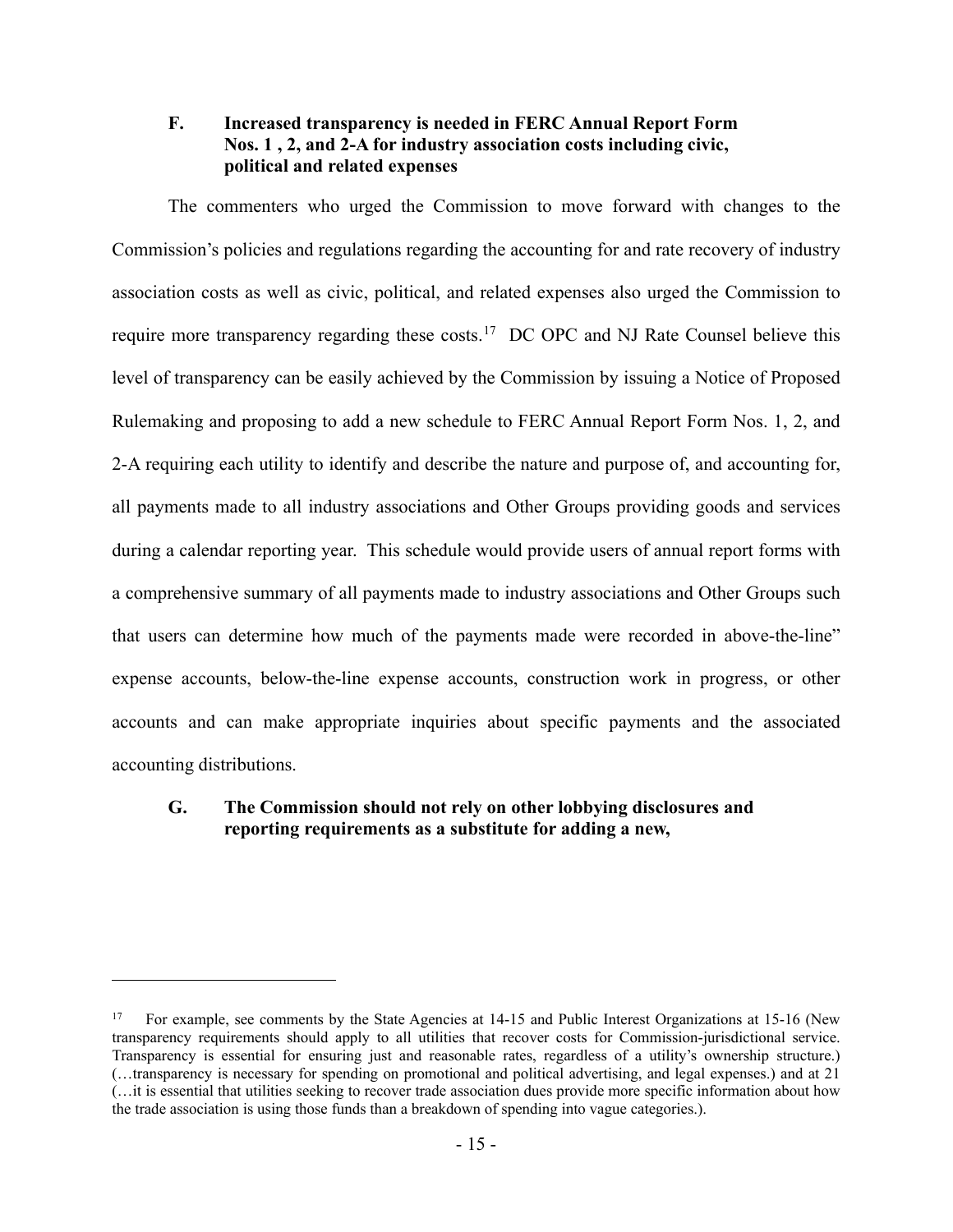## **comprehensive reporting schedule to FERC Annual Report Form Nos. 1, 2, and 2-A**

Several commenters argue that the Commission does not need to modify its policies and regulations and urge the Commission to rely upon lobbying disclosure reports submitted to the Internal Revenue Service and in compliance with the Lobbying Disclosure Act ("LDA").<sup>[18](#page-15-0)</sup> The commenters assert these reports and disclosures will provide the Commission and interested parties with the needed information about lobbying activities and costs.

DC OPC and NJ Rate Counsel strongly urge the Commission to reject this proposal for several key reasons. *First*, while these reports and disclosures may be useful to the Commission and other interested parties examining a utility's trade association and similar costs, they do not provide a comprehensive summary contemplated by DC OPC and NJ Rate Counsel's proposal of adding a new reporting schedule to FERC Annual Report Form Nos. 1, 2, and 2-A. *Second*, these reporting and disclosure requirements are not based upon the Commission's statutory responsibilities under the Federal Power Act and Natural Gas Act for determining just and reasonable rates. *Third*, the lobbying costs identified in these reports and disclosures are merely a subset of the broader categories of costs that the Commission is focused on in this proceeding. Therefore, these reports and disclosures do not achieve an appropriate level of transparency and we urge the Commission to reject this proposal.

DC OPC and NJ Rate Counsel recognize that adding a new schedule to FERC Annual Report Form Nos. 1, 2, and 2-A will cause an increase in the hours required to complete an annual

<span id="page-15-0"></span><sup>18</sup> For example, INGAA at 5 and AGA at 5. EEI explains it uses the IRC definition of "lobbying and political activities" under IRC section 162(e), in addition to the definitions in the LDA to identify the advocacy/lobbying portion of its dues which is not recoverable through customer rates. EEI at 6. EEI points to its 2022 Lobbying, Advocacy, and Other Expenditures Report posted on its website to provide additional transparency about its activities and funding. EEI at 17.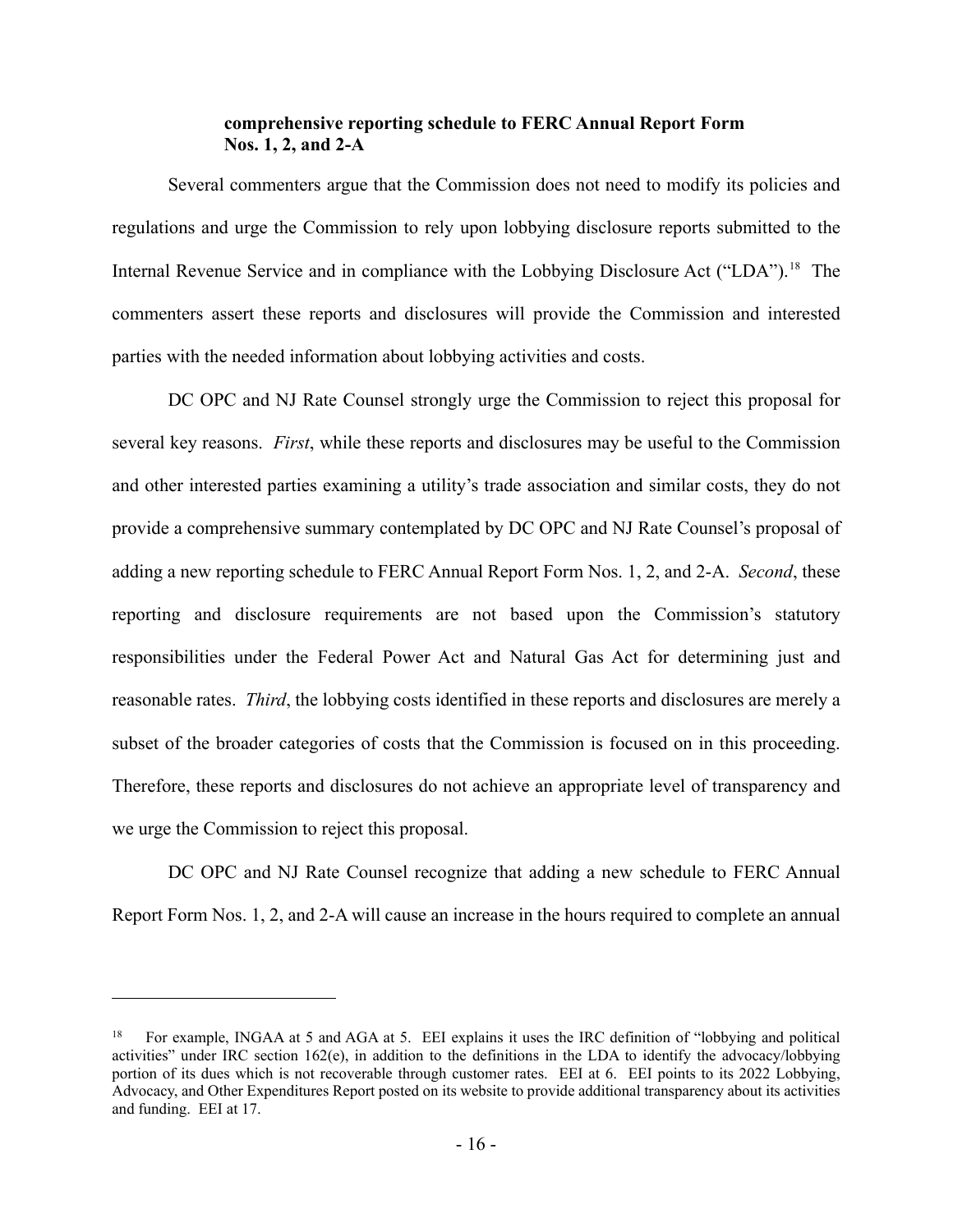report form. However, we believe that any increase in burden on utilities filing FERC Annual Report No. 1, 2, or 2-A will be offset by benefits these annual report forms will provide to the Commission, customers, regulators, consumer councils and others seeking access to the information contained therein.

# **H. The Commission should adopt a multi-prong approach to increase transparency and promote**

DC OPC and NJ Rate Counsel believe a multi-prong approach is a workable and efficient way to proceed on providing guidance and clarification on Commission policy on the rate recovery and accounting for industry association costs including civic, political, and related expenses as well as achieving greater transparency on these costs. This framework provides the Commission with the flexibility to take multiple and possibly concurrent paths forward to achieve its desired goals regarding the rate recovery, accounting, and transparency of these costs. For example, the Commission could:

- Issue a Policy Statement or Accounting Guidance that provides clarity on which operating expense accounts in the Uniform Systems of Accounts may be used to record industry association costs and identifies the criteria that should be followed in the event industry association costs are recordable in functional operation and maintenance accounts other than Account 930.2.
- Issue a Notice of Proposed Rulemaking to propose adding a new schedule to FERC Annual Report Form Nos. 1, 2, and 2-A requiring utilities to identify and describe the nature and purpose of and accounting for all payments made to all industry associations and other groups providing goods and services during the reporting calendar year. This schedule would provide users of annual report forms with a comprehensive summary of all payments made to

- 17 -